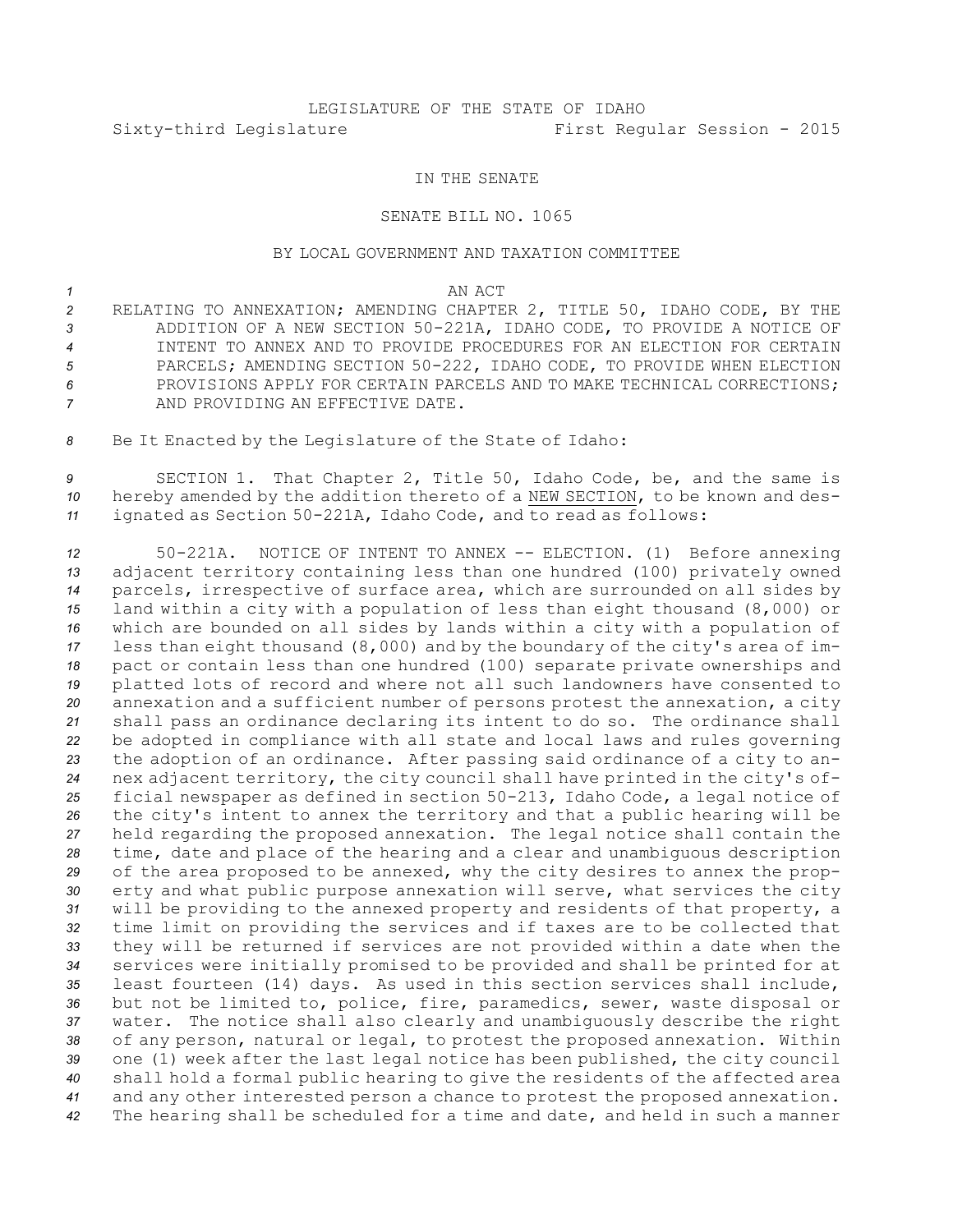as to maximize the opportunity for affected parties to attend and be heard. In addition to the legal notice specified in this subsection, <sup>a</sup> notice of hearing shall be printed in the city's official newspaper as defined in sec- tion 50-213, Idaho Code, for seven (7) days prior to the hearing. If, for any reason, the hearing required in this subsection is postponed or is continued after it is opened, notice for the postponed or continued hearing shall con-form to the content and minimum time limits provided in this subsection.

 (2) Any person or business, whether <sup>a</sup> resident of the territory pro- posed to be annexed, <sup>a</sup> resident of the city with <sup>a</sup> population of less than eight thousand (8,000) proposing to annex the territory, or <sup>a</sup> resident of the area of impact of the city proposing to annex the territory, shall have the right to protest the annexation orally or in writing. <sup>A</sup> protest includes any objection to the proposed annexation in whole or in part. If no oral protests are received by the council at the public hearing or no written protests are received from property owners that may protest pursuant to section 50-222, Idaho Code, by the city council, city attorney's office, city clerk, the of- fice of the mayor, or the planning and zoning board of the city within five (5) business days after the close of the public hearing required in subsec- tion (1) of this section, the city council may proceed with annexation pro-ceedings as defined in sections 50-222 through 50-224, Idaho Code.

 (3) If any oral or written protests are received by the council from the property owners that may protest pursuant to section 50-222, Idaho Code, in the area proposed to be annexed, an election shall be held on one (1) of the dates specified in section 34-106, Idaho Code, and polling places estab- lished in the area to be annexed for the purpose of submitting to the quali- fied electors residing in the area to be annexed, the question of whether the proposed area shall be annexed into the city. Such election shall be con- ducted by the city, which is proposing annexation of the adjacent territory, in <sup>a</sup> manner prescribed by chapter 4, title 50, Idaho Code, for general city elections. The city proposing annexation shall incur all costs of the elec- tion. <sup>A</sup> qualified elector may cast only one (1) vote in the election regard-less of the number of parcels that qualified elector owns.

*<sup>33</sup>* (4) Only if <sup>a</sup> majority of votes cast by electors in the election favor *<sup>34</sup>* annexation may the council then proceed with the annexation proceedings as *<sup>35</sup>* defined in sections 50-222 through 50-224, Idaho Code.

 (5) If, upon canvassing of the votes, it is determined that <sup>a</sup> major- ity of the qualified electors who voted in the election favored annexation, the clerk of the city shall, by abstract of the results of the election, cer- tify the fact to the board of county commissioners. The clerk of such board shall thereupon record the same and transmit said original abstract of the result of the election to the office of the secretary of state. The origi- nal abstract shall be filed by the secretary of state in his office immedi- ately upon receiving the same, and certificates of the filing of such origi- nal abstract in his office shall be transmitted to the clerk of the board of the county commissioners and to the clerk of the city. The date of annexation shall be October 1 next following the election and the perfection of the re- quired processes as specified in sections 50-222 through 50-224, Idaho Code. (6) The provisions of this section shall not apply to applications or

*<sup>49</sup>* requests for annexation made by property owners requesting that the owner's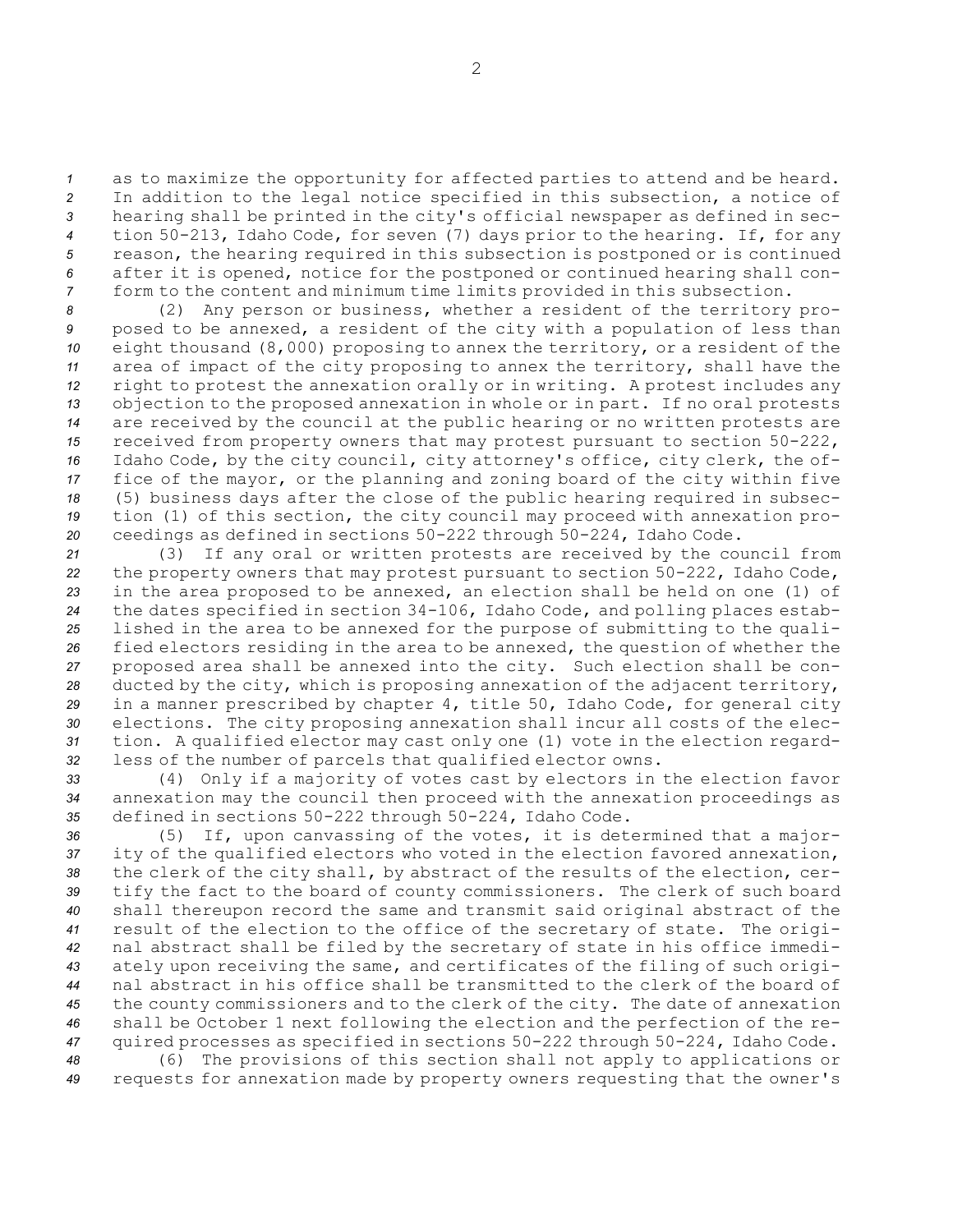*<sup>1</sup>* property be annexed. The provisions of this section shall apply only to an-*<sup>2</sup>* nexations initiated by cities.

*<sup>3</sup>* SECTION 2. That Section 50-222, Idaho Code, be, and the same is hereby *4* amended to read as follows:

 50-222. ANNEXATION BY CITIES. (1) Legislative intent. The legisla- ture hereby declares and determines that it is the policy of the state of Idaho that cities of the state should be able to annex lands which are reason- ably necessary to assure the orderly development of Idaho's cities in order to allow efficient and economically viable provision of tax-supported and fee-supported municipal services, to enable the orderly development of pri- vate lands which benefit from the cost-effective availability of municipal services in urbanizing areas and to equitably allocate the costs of public services in management of development on the urban fringe.

 (2) General authority. Cities have the authority to annex land into <sup>a</sup> city upon compliance with the procedures required in this section. In any annexation proceeding, all portions of highways lying wholly or partially within an area to be annexed shall be included within the area annexed unless expressly agreed between the annexing city and the governing board of the highway agency providing road maintenance at the time of annexation. Pro- vided further, that said city council shall not have the power to declare such land, lots or blocks <sup>a</sup> part of said city if they will be connected to such city only by <sup>a</sup> shoestring or strip of land which comprises <sup>a</sup> railroad or high-way right-of-way.

*<sup>24</sup>* (3) Annexation classifications. Annexations shall be classified and *<sup>25</sup>* processed according to the standards for each respective category set forth *<sup>26</sup>* herein. The three (3) categories of annexation are:

*<sup>27</sup>* (a) Category A: Annexations wherein:

| 28 | (i) All private landowners have consented to annexation. Annex-   |
|----|-------------------------------------------------------------------|
| 29 | ation where all landowners have consented may extend beyond the   |
| 30 | city area of impact provided that the land is contiquous to the   |
| 31 | city and that the comprehensive plan includes the area of annexa- |
| 32 | tion;                                                             |

 (ii) Any residential enclaved lands of less than one hundred (100) **privately-owned** privately owned parcels, irrespective of surface area, which are surrounded on all sides by land within <sup>a</sup> city or which are bounded on all sides by lands within <sup>a</sup> city and by the boundary of the city's area of impact, provided that if more than twenty-five percent (25%) of the owners of such land file <sup>a</sup> written protest to such annexation, in which case an election shall be held pursuant to section 50-221A, Idaho Code; or

- *<sup>41</sup>* (iii) The lands are those for which owner approval must be given *<sup>42</sup>* pursuant to subsection (5)(b)(v) of this section.
- *<sup>43</sup>* (b) Category B: Annexations wherein:

 (i) The subject lands contain less than one hundred (100) sepa- rate private ownerships and platted lots of record and where not all such landowners have consented to annexation, provided that if more than twenty-five percent (25%) of the owners of such land file <sup>a</sup> written protest to such annexation, in which case an elec-tion shall be held pursuant to section 50-221A, Idaho Code; or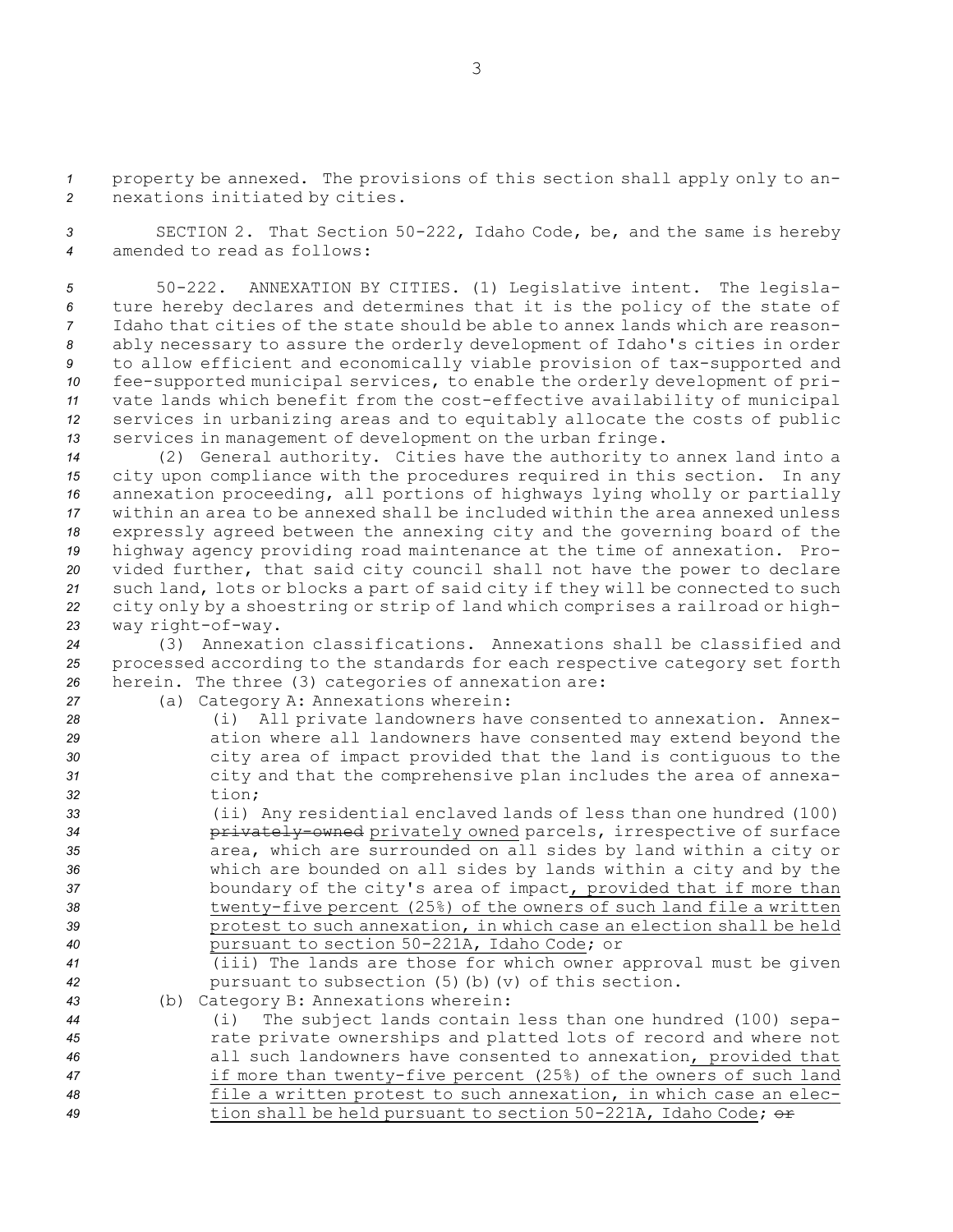(ii) The subject lands contain more than one hundred (100) sep-**2 arate private ownerships and platted lots of record and where**  landowners owning more than fifty percent (50%) of the area of the subject private lands have consented to annexation prior to the commencement of the annexation process; or

 (iii) The lands are the subject of <sup>a</sup> development moratorium or <sup>a</sup> water or sewer connection restriction imposed by state or local health or environmental agencies; provided such lands shall not be counted for purposes of determining the number of separate private ownerships and platted lots of record aggregated to determine the appropriate category.

 (c) Category C: Annexations wherein the subject lands contain more than one hundred (100) separate private ownerships and platted lots of record and where landowners owning more than fifty percent (50%) of the area of the subject private lands have not consented to annexation prior 16 to commencement of the annexation process.

 (4) (a) Evidence of consent to annexation. For purposes of this sec- tion, and unless excepted in paragraph (b) of this subsection (4), consent to annex shall be valid only when evidenced by written instru- ment consenting to annexation executed by the owner or the owner's authorized agent. Written consent to annex lands must be recorded in the county recorder's office to be binding upon subsequent purchasers, heirs, or assigns of lands addressed in the consent. Lands need not be contiguous or adjacent to the city limits at the time the landowner con- sents to annexation for the property to be subject to <sup>a</sup> valid consent to annex; provided however, no annexation of lands shall occur, irrespec- tive of consent, until such land becomes contiguous or adjacent to such *<sup>28</sup>* city.

 (b) Exceptions to the requirement of written consent to annexation. The following exceptions apply to the requirement of written consent to annexation provided for in subsection (4) paragraph (a) of this subsection:

*<sup>33</sup>* (i) Enclaved lands: In category <sup>A</sup> annexations, no consent is nec-*<sup>34</sup>* essary for enclaved lands meeting the requirements of subsection *35* (3)(a)(ii) of this section;

 (ii) Implied consent: In category <sup>B</sup> and C annexations, valid con- sent to annex is implied for the area of all lands connected to <sup>a</sup> water or wastewater collection system operated by the city if the connection was requested in writing by the owner, or the owner's authorized agent, or completed before July 1, 2008.

 (5) Annexation procedures. Annexation of lands into <sup>a</sup> city shall fol- low the procedures applicable to the category of lands as established by this section. The implementation of any annexation proposal wherein the city council determines that annexation is appropriate shall be concluded with the passage of an ordinance of annexation.

 (a) Procedures for category <sup>A</sup> annexations: Lands lying contiguous or adjacent to any city in the state of Idaho may be annexed by the city if the proposed annexation meets the requirements of category A. Upon determining that <sup>a</sup> proposed annexation meets such requirements, <sup>a</sup> city may initiate the planning and zoning procedures set forth in chapter 65,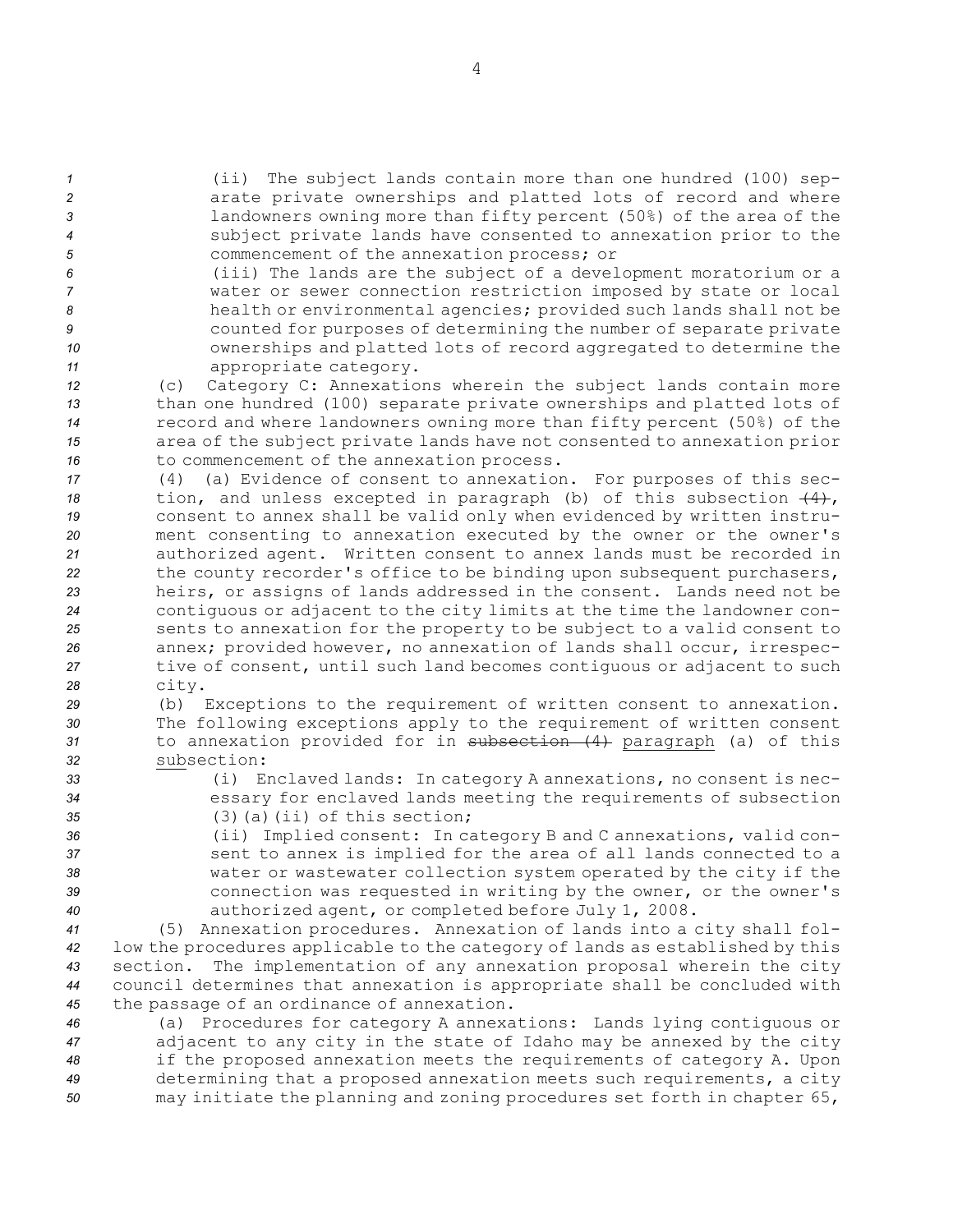*<sup>1</sup>* title 67, Idaho Code, to establish the comprehensive planning policies, *<sup>2</sup>* where necessary, and zoning classification of the lands to be annexed.

*<sup>3</sup>* (b) Procedures for category <sup>B</sup> annexations: <sup>A</sup> city may annex lands that *<sup>4</sup>* would qualify under the requirements of category <sup>B</sup> annexation if the *<sup>5</sup>* following requirements are met:

*<sup>6</sup>* (i) The lands are contiguous or adjacent to the city and lie *<sup>7</sup>* within the city's area of city impact;

 (ii) The land is laid off into lots or blocks containing not more **18** than five (5) acres of land each, whether the same shall have been **10** or shall be laid off, subdivided or platted in accordance with any statute of this state or otherwise, or whenever the owner or pro-**prietor or any person by or with his authority has sold or begun to**  sell off such contiguous or adjacent lands by metes and bounds in tracts not exceeding five (5) acres, or whenever the land is sur- rounded by the city. Splits of ownership which occurred prior to January 1, 1975, and which were the result of placement of public utilities, public roads or highways, or railroad lines through the property shall not be considered as evidence of an intent to de- velop such land and shall not be sufficient evidence that the land has been laid off or subdivided in lots or blocks. <sup>A</sup> single sale after January 1, 1975, of five (5) acres or less to <sup>a</sup> family mem- ber of the owner for the purpose of constructing <sup>a</sup> residence shall not constitute <sup>a</sup> sale within the meaning of this section. For pur- poses of this section, "family member" means <sup>a</sup> natural person or the spouse of <sup>a</sup> natural person who is related to the owner by blood, **and adoption or marriage within the first degree of consanguinity;** (iii) Preparation and publication of <sup>a</sup> written annexation plan,

*<sup>28</sup>* appropriate to the scale of the annexation contemplated, which in-*<sup>29</sup>* cludes, at <sup>a</sup> minimum, the following elements:

*<sup>30</sup>* (A) The manner of providing tax-supported municipal ser-*<sup>31</sup>* vices to the lands proposed to be annexed;

*<sup>32</sup>* (B) The changes in taxation and other costs, using examples, *<sup>33</sup>* which would result if the subject lands were to be annexed;

*<sup>34</sup>* (C) The means of providing fee-supported municipal ser-*<sup>35</sup>* vices, if any, to the lands proposed to be annexed;

 (D) <sup>A</sup> brief analysis of the potential effects of annexation upon other units of local government which currently provide tax-supported or fee-supported services to the lands pro-posed to be annexed; and

*<sup>40</sup>* (E) The proposed future land use plan and zoning designation *<sup>41</sup>* or designations, subject to public hearing, for the lands *<sup>42</sup>* proposed to be annexed;

 (iv) Compliance with the notice and hearing procedures governing <sup>a</sup> zoning district boundary change as set forth in section 67-6511, Idaho Code, on the question of whether the property should be annexed and, if annexed, the zoning designation to be applied thereto; provided however, the initial notice of public hearing concerning the question of annexation and zoning shall be pub- lished in the official newspaper of the city and mailed by first class mail to every property owner with lands included in such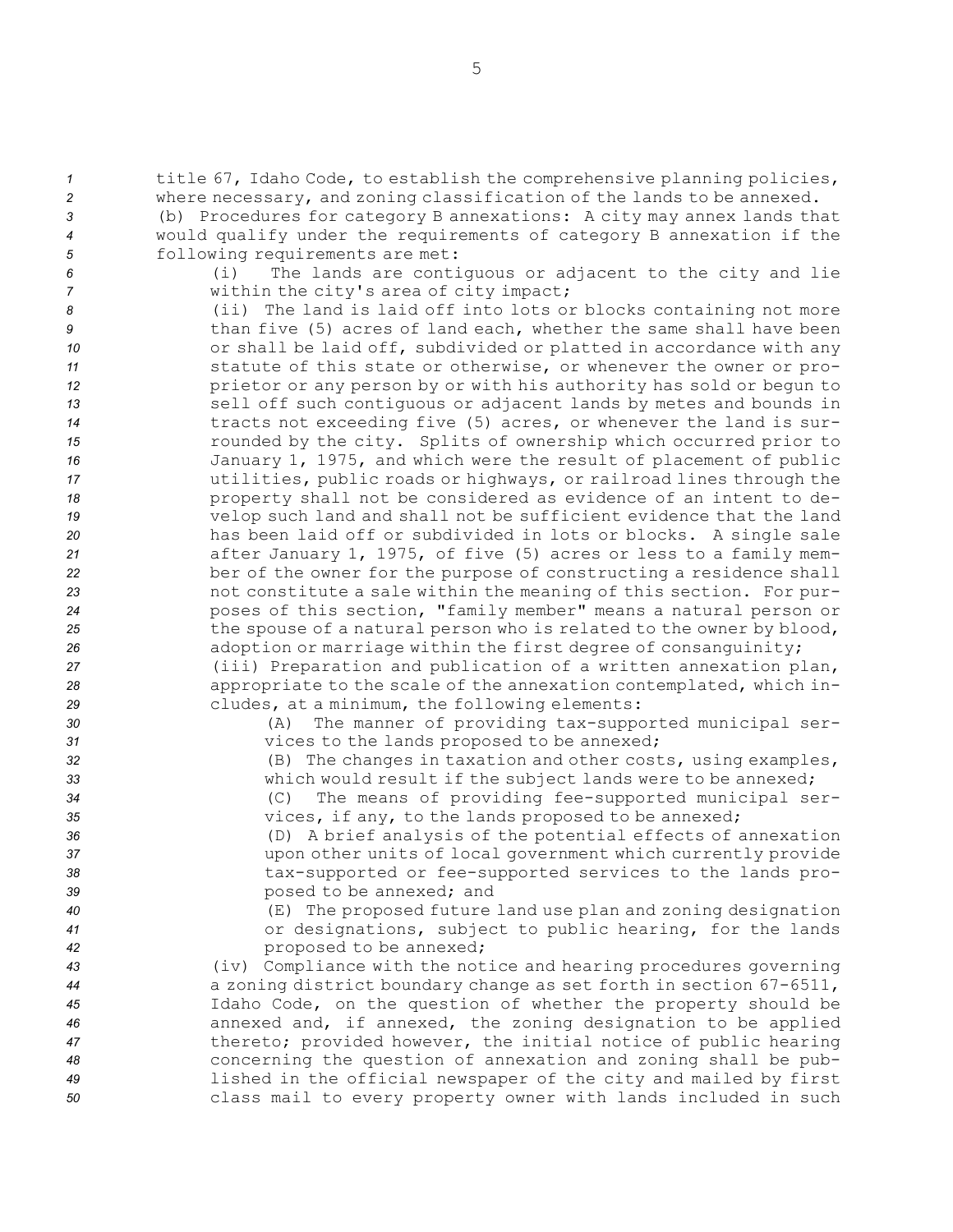| $\mathcal{I}$ | annexation proposal not less than twenty-eight (28) days prior                                                                |
|---------------|-------------------------------------------------------------------------------------------------------------------------------|
| 2             | to the initial public hearing. All public hearing notices shall                                                               |
| 3             | establish a time and procedure by which comments concerning the                                                               |
| 4             | proposed annexation may be received in writing and heard and,                                                                 |
| 5             | additionally, public hearing notices delivered by mail shall in-                                                              |
| 6             | clude a one (1) page summary of the contents of the city's proposed                                                           |
| 7             | annexation plan and shall provide information regarding where the                                                             |
| 8             | annexation plan may be obtained without charge by any property                                                                |
| 9             | owner whose property would be subject to the annexation proposal.                                                             |
| 10            | (v) In addition to the standards set forth elsewhere in this sec-                                                             |
| 11            | tion, annexation of the following lands must meet the following                                                               |
| 12            | requirements:                                                                                                                 |
| 13            | (A) Property, owned by a county or any entity within the                                                                      |
| 14            | county, that is used as a fairgrounds area under the pro-                                                                     |
| 15            | visions of chapter 8, title 31, Idaho Code, or chapter 2,                                                                     |
| 16            | title 22, Idaho Code, must have the consent of a majority of                                                                  |
| 17            | the board of county commissioners of the county in which the                                                                  |
| 18            | property lies; and                                                                                                            |
| 19            | (B) Property, owned by a nongovernmental entity, that is                                                                      |
| 20            | used to provide outdoor recreational activities to the pub-                                                                   |
| 21            | lic and that has been designated as a planned unit develop-                                                                   |
| 22            | ment of fifty (50) acres or more and does not require or uti-<br>lize any city services must have the express written permis- |
| 23<br>24      | sion of the nongovernmental entity owner.                                                                                     |
| 25            | (vi) After considering the written and oral comments of property                                                              |
| 26            | owners whose land would be annexed and other affected persons,                                                                |
| 27            | the city council may proceed with the enactment of an ordinance                                                               |
| 28            | of annexation and zoning. In the course of the consideration of                                                               |
| 29            | any such ordinance, the city must make express findings, to be set                                                            |
| 30            | forth in the minutes of the city council meeting at which the an-                                                             |
| 31            | nexation is approved, as follows:                                                                                             |
| 32            | (A) The land to be annexed meets the applicable requirements                                                                  |
| 33            | of this section and does not fall within the exceptions or                                                                    |
| 34            | conditional exceptions contained in this section;                                                                             |
| 35            | (B) The annexation would be consistent with the public pur-                                                                   |
| 36            | poses addressed in the annexation plan prepared by the city;                                                                  |
| 37            | (C) The annexation is reasonably necessary for the orderly                                                                    |
| 38            | development of the city;                                                                                                      |
| 39            | (vii) Notwithstanding any other provision of this section, rail-                                                              |
| 40            | road right-of-way property may be annexed pursuant to this sec-                                                               |
| 41            | tion only when property within the city adjoins or will adjoin both                                                           |
| 42            | sides of the right-of-way.                                                                                                    |
| 43            | (c) Procedures for category C annexations: A city may annex lands that                                                        |
| 44            | would qualify under the requirements of category C annexation if the                                                          |
| 45            | following requirements are met:                                                                                               |
| 46            | Compliance with the procedures governing category B annexa-<br>(i)                                                            |
| 47            | tions; and                                                                                                                    |
| 48            | (ii) Evidence of consent to annexation based upon the following                                                               |
| 49            | procedures:                                                                                                                   |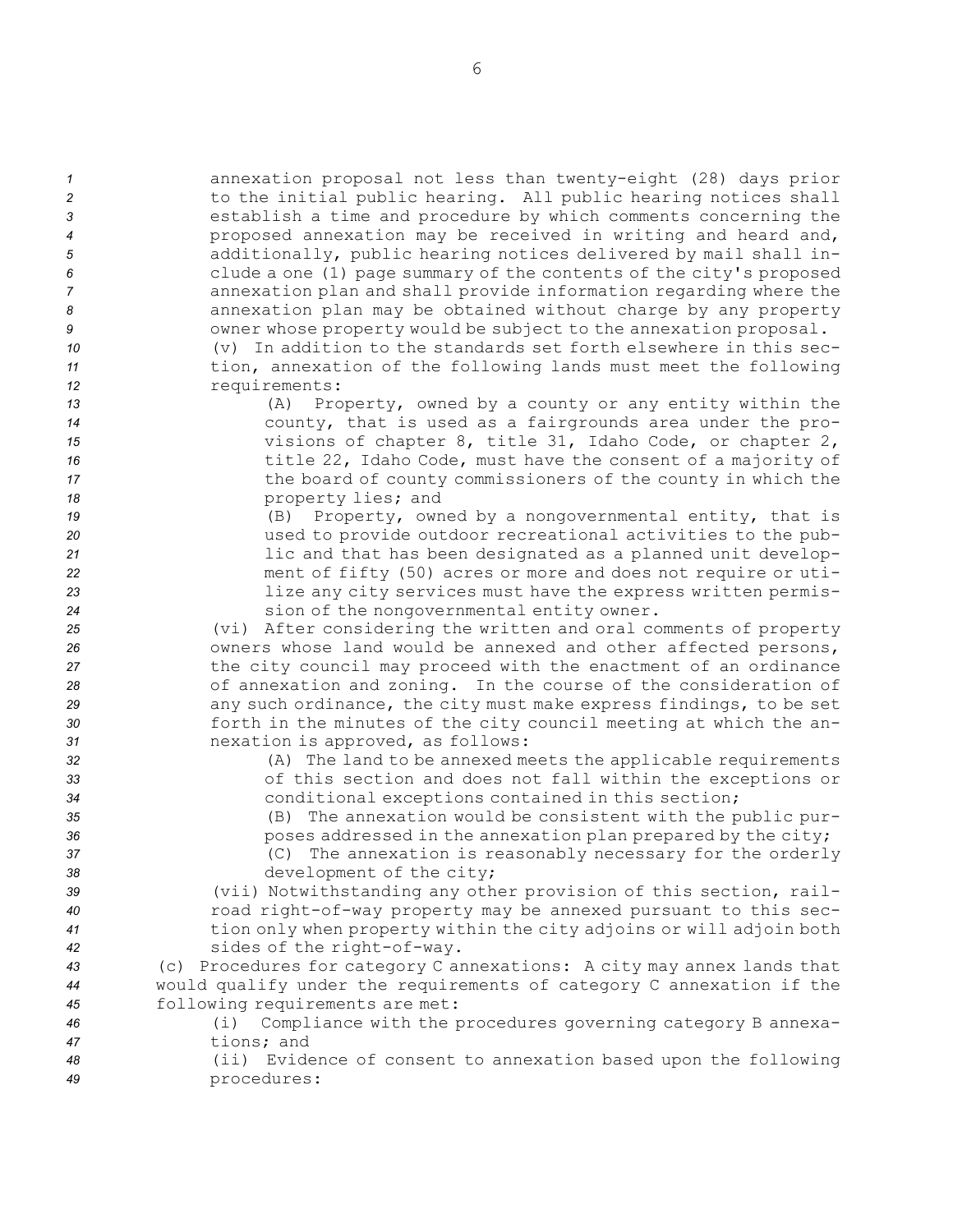(A) Following completion of all procedures required for consideration of <sup>a</sup> category <sup>B</sup> annexation, but prior to en- actment of an annexation ordinance and upon an affirmative action by the city council, the city shall mail notice to all private landowners owning lands within the area to be annexed, exclusive of the owners of lands that are subject to a consent to annex which complies with subsection (4)(a) 8 of this section defining consent. Such notice shall invite **9** property owners to give written consent to the annexation, include <sup>a</sup> description of how that consent can be made and where it can be filed, and inform the landowners where the **12** entire record of the subject annexation may be examined. Such mailed notice shall also include <sup>a</sup> legal description of the lands proposed for annexation and <sup>a</sup> simple map depicting 15 the location of the subject lands.

 (B) Each landowner desiring to consent to the proposed an- nexation must submit the consent in writing to the city clerk by <sup>a</sup> date specified in the notice, which date shall not be later than forty-five (45) days after the date of the mailing of such notice.

 (C) After the date specified in the notice for receipt of written consent, the city clerk shall compile and present to the city council <sup>a</sup> report setting forth: (i) the total physical area sought to be annexed, and (ii) the total phys- ical area of the lands, as expressed in acres or square feet, whose owners have newly consented in writing to the annexa- tion, plus the area of all lands subject to <sup>a</sup> prior consent to annex which complies with subsection (4)(a) of this section defining consent. The clerk shall immediately report the results to the city council.

 (D) Upon receiving such report, the city council shall re- view the results and may thereafter confirm whether consent was received from the owners of <sup>a</sup> majority of the land. The results of the report shall be reflected in the minutes of the city council. If the report as accepted by the city coun- cil confirms that owners of <sup>a</sup> majority of the land area have consented to annexation, the city council may enact an ordi- nance of annexation, which thereafter shall be published and become effective according to the terms of the ordinance. If the report confirms that owners of <sup>a</sup> majority of the land area have not consented to the annexation, the category C annexation shall not be authorized.

 (6) The decision of <sup>a</sup> city council to annex and zone lands as <sup>a</sup> category <sup>B</sup> or category C annexation shall be subject to judicial review in accordance with the procedures provided in chapter 52, title 67, Idaho Code, and pur- suant to the standards set forth in section 67-5279, Idaho Code. Any such ap- peal shall be filed by an affected person in the appropriate district court no later than twenty-eight (28) days after the date of publication of the an- nexation ordinance. All cases in which there may arise <sup>a</sup> question of the va-lidity of any annexation under this section shall be advanced as <sup>a</sup> matter of